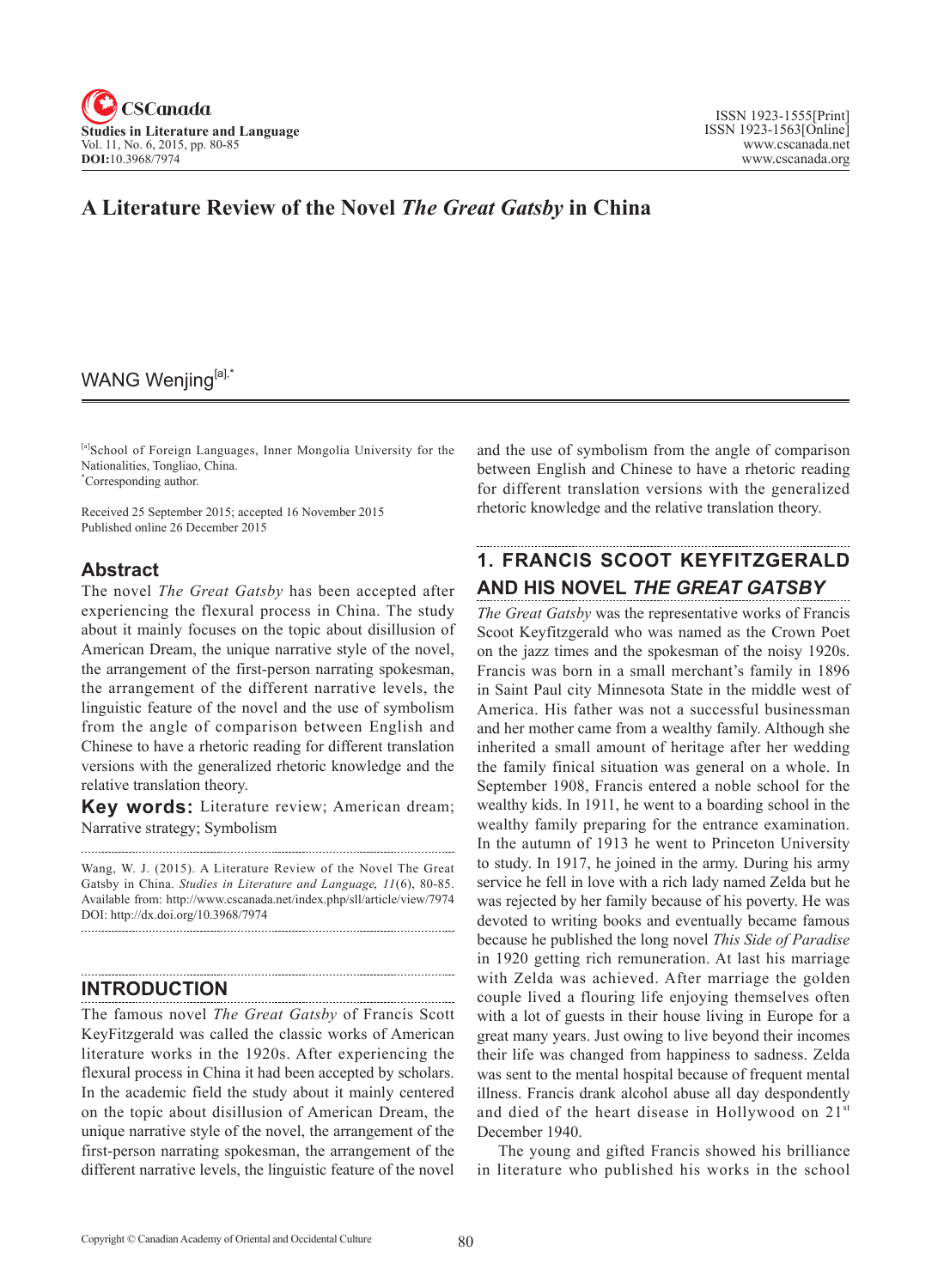magazines when he entered in the private school, being praised and emphasized by the schoolmaster. It was fortunate for him to make the acquaintance of the clergyman Cyril Fee, the headmaster of New School who appreciated the talented Francis greatly and guided him to read a great many books supporting him to be engaged in the literature cause actively. The first long novel of Francis was *This Side of Paradise* in which the important character Teya. Darcy was true appearance of the priest Cyril.Fee. The literature friend that he made in Princeton University later helped a lot for his future literature creation. During the twenty years between publication of his first long novel and his death Francis wrote more than 160 short novels which were collected in the collection of *Flappers and Philosophers* 1920, *Tales of the Jazz Ages*, 1922, All the Sad Young Men, 1926 separately and so on. Apart from *This Side of Paradise* Francis also published the three long novels which are *The Beautiful and Damned*, 1922 *The Great Gatsby* 1925, and *Tender is the Night*, 1934. Before his death he left one long novel *The Last Tycoon* which was sorted and compiled by his good friend the well-known literary critics, Edmond Wilson and was published in 1941.

In all the works of Francis, the most representative works should be *The Great Gatsby* which was so popular with the critics after its publication. A great many authority reviewers and famous writers wrote articles in succession to praise the works for its deep thought and original creation in arts, thinking highly of its historical and artistic value and making Francis' reputation to an unprecedented height. The well-known poet and literature critics T.S. Eliot calls *The Great Gatsby* the first step that American fiction has taken since Henry James. His good friend, a famous literary and social critic in the contemporary American literary world, Edmund Wilson sent a letter to him, saying, "it is no doubt that this is the best works that you wrote". It is well-constructed, vividly described, and with the most beautiful language. The literary critic H.L. Mencken pointed, "I think this is the best novel that you have written so far. Every page has the excellent words and languages which you have weighed. The structure of the novel is rigorous and proper with the pure and fresh language." The famous literature historian Brooks said in his letter, "In my opinion this is the most excellent novel that you have written, full of creativity, meaningful and thought-provoking. The characters and plots are unforgettable for ever." Hemingway also thinks that this is absolutely a first-class works. The literary critic Nathan, the celebrated woman writer Villa Kaiser, Edith Wharton, Gertrude Stein and so on, they all sing high praise for the novel. The American literary critic Gilbert Seldes made the most famous remarks in the magazine The Dial where he acted as a chief editor saying,

Francis is not only mature but also masters his own literature gift flying freely in the literary field with his two wings. He discarded all his hesitation and pretension and abandoned the people of the same times with him and predecessors far behind.

Francis' good friend, Perkins realized that it was an unusual great works after he read through all the pages of the novel. Then he wrote back to Francis praising the main idea, narrative techniques, symbolism and figure of speech, characterization, stylistic feature and artistic presentation techniques.

With the development of New Criticism Movement in the 1950's and the literature and art thoughts of reception aesthetics in the 1960's, the tendency of the literature study has converted from the author-centered or paper-centered position to the reader-centered position. The literature criticism ways have been changed radically. People have a strong interest in Francis once again, looking at his creative ideas and artistic styles with a new vision, rediscovering his works which contain deep thoughts and proactive warning role. Furthermore, his outstanding position in literature history in the  $20<sup>th</sup>$  century was established, and his works have been getting the universal attention in the literary world.

Since 1960s the works of Francis have been republished again and again, especially the works *The Great Gatsby* which has almost become the important classic works in the American literature known by all men. *The Great Gatsby* has been universally thought to be the most distinctive sign of Francis' creation thought and the artistic style, the most excellent works of all Francis'.

The main idea of the novel is that Gatsby is a poor child in the middle eastern part of America falling love with a girl from the respectable family whose name is Daisy. When the First World War broke out Gatsby went to overseas to take part in the war. When he returned with military medal Daisy had already married to Tom Buchanan from Chicago, a rich young man. Gatsby thought that it was his poverty that caused him to lose Daisy. If he had had enough money more than Tom, he would have retaken Daisy. As a result with the dream of love for Daisy and devotion to love affair he began the tenacious struggle. He tried to earn money even by any means, accumulating a great deal of wealth promptly. He bought a luxurious villa on the bay on the opposite side of Daisy's house holding the grand banquet frequently to attract Daisy. With the help of his neighbor Calloway, Daisy's cousin he eventually met her again after their departure for five years announcing to her his unchangeable love. Although she was moved by his loyalty and persistence, tempted by his existing wealth and deeply disappointed with her rude and unfaithful husband, eventually she had no courage to discard her husband. After a fierce confrontation between Tom and Gatsby the restless Daisy killed Tom's mistress, Mrs Wilson driving her car on her way home. After Tom and Daisy conspired well they decided to make Gatsby be responsible for this accident. As a result Gatsby was killed by Wilson who came to take revenge. The couple of Daisy went to spend holiday leisurely without giving a message. The novel reappears the sound and the impetuous of the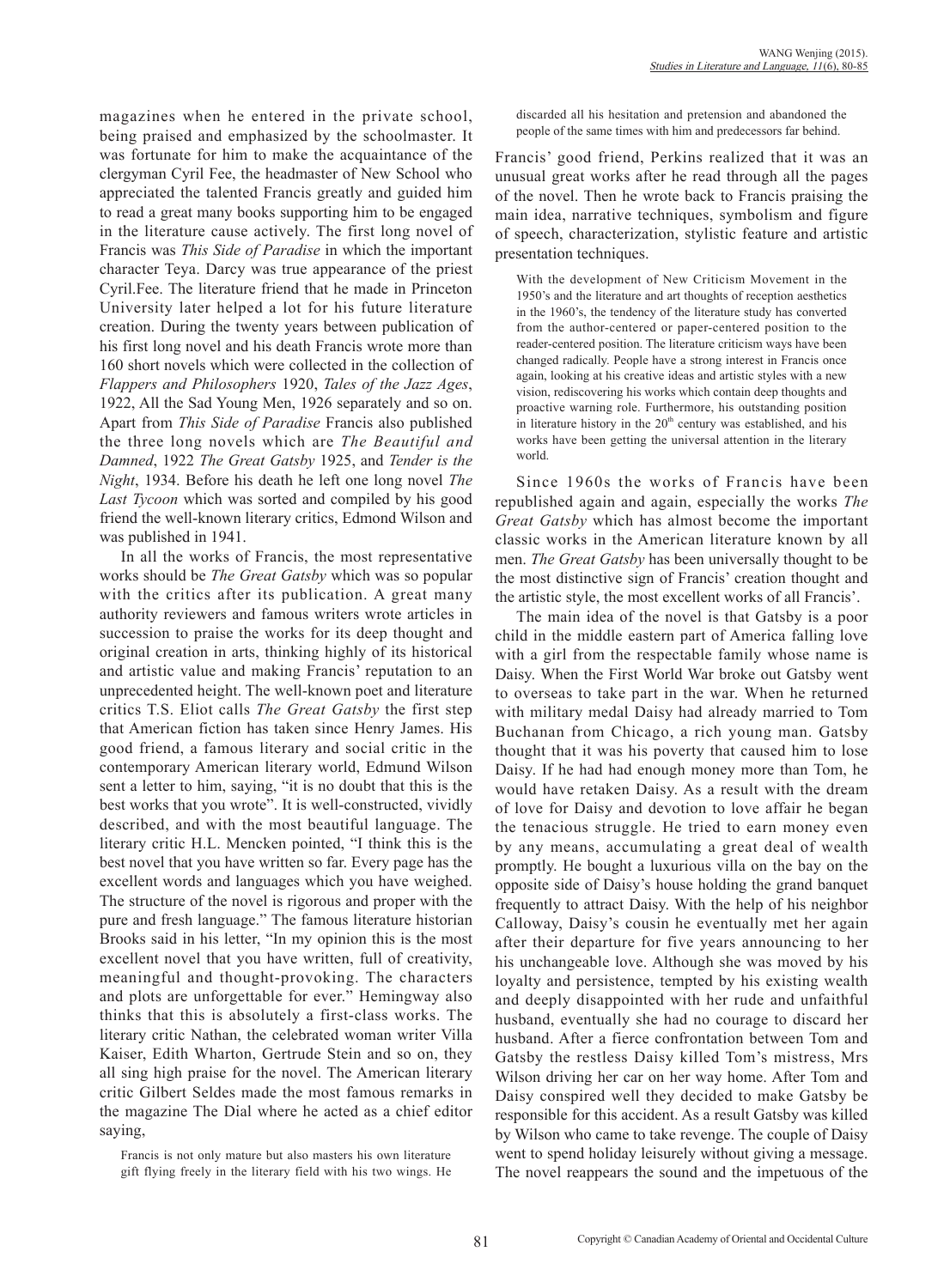jazz ages of the  $20<sup>th</sup>$  century, which is one of the reasons why so many people would like to review this classics.

#### **2. THE RESEARCH OVERVIEW OF** *THE GREAT GATSBY*

Francis and his works experienced a long process of disapproval, reluctant acceptance of full affirmation. As a whole before foundation of the new China Francis' works almost had no translation. It was so rare about the study of Francis' works. Chinese readers were naturally strange to Francis. During the 1950s the main task for the new China was to restore the national economy and reform social order, which just got rid of the wars year after year and sufferings from domestic strife and foreign aggression. So the study and translation for American modern literature developed slowly. At the end of 1950s and the beginning of 1960s China achieved some breakthrough achievements in American modern literature study, but because of the limitation of the specific political climate and historical situation, Francis was not so popular in China and his works were not published in Chinese version. From 1966 to 1978 owing to the influence of the cultural revolution, the study and translation of American literature in China almost came to a full stop in China. At the end of the 1970s Francis' main works were still no Chinese version publication. Bound by far-left view the academic world held the negative and critic attitude towards this man of letters. In one academic monograph published by People's Publishing House in 1979 there were some comments about Francis' novels. The capitalists' being fond of alcohol, crazy betting and eroticism were advocated in his novel, *The Story of Jazz Age*. In his another works, *The Great Gatsby,* the secret wine dealer was boasted into a hero highly praised. Francis was the typical representative of the literary author owned by the monopoly capitalists in the  $20<sup>th</sup>$  century, a trumpeter who beautified the evil deeds of capitalists in American big boom period. Until when the severe economic crisis broke out in 1929 the lasting prosperity of American economy was empty. This revealed Francis' evil soul. Such comment had a certain representative in Chinese academic world at that moment, causing the researchers who'd like to study American literature never to be brave enough to concern Francis. By the 1980s the big change had happened about the comment for Francis and research methods. From a new angle some famous scholars who got rid of the sensitive political topic and the formed final conclusion began to discuss and analyze Francis' creation thought and artistic style realistically. In this way Francis and his works began to be accepted by Chinese academic world.

In the Chinese scholars' introduction about Francis Dong Hengzhuan's viewpoint is the most worthy to pay attention. He is the first man to study and introduce this American writer in Chinese mainland. He can be called

the most authoritative scholar in study Francis. At the beginning of 1979 when the academy just recovered Mr. Dong published an article *Art in the Original* in which he analyzed Francis' creation thought, artistic feature and the style comparing him with Hemingway, Dreiser, Steinbeck and other modern writers of America. This was the first time that Mr. Dong had helped Francis to restore his reputation and social status which should have been his. Francis has not so many works but the modern Americans like to read his representative works *The Great Gatsby* which has become a famous modern literature works. People can review American brilliant luxurious life but the disillusioned mood and even the sadness which is sober but no way to go. All of this arose readers' resonance. There is the gap between the rich and the poor in Today's America. Where there is disparity between the rich and the poor people would like to make a dream to become a rich man. But in reality disillusion is the shadow of dream accompanying the people who are dreaming always. Although Francis has been dead for 40years his works are still popular in America. Apart from the reason of the thought his excellent and peculiar style is also a factor making in American readers unforgettable.

In 1986 Dong Hengzhuan, Zhu Hong, Shi Xianrong, Li Wenjun and other famous scholars compiled the book *A Brief History of American Literature* and had it published in People's Literature Publishing House. In this book, the writer made the first comment about Francis' literature career, creation style, writing style, artistic feature and language character showing this writer's views before Chinese readers faithfully, an important writer in American modern literature history. At the same time it also shows that it is meaningful to study this writer. After that Francis' works began to be accepted gradually by Chinese reading world and literature criticism world. The study about Francis also was developed step by step and the true value of Francis was also explored further. Since the 1990s the acceptance for Francis has changed a lot. During this period the published American literature research achievements thought highly of Francis' creation practice and artistic achievements from their own different narrative angles with a certain long space such as Wang Changrong's *Modern American Novel History*, Chang Yaoxing's *American Literature Brief History*, *American Literature Background Overview* compiled mainly by Shi Zhikang, Chang Yaoxing's *Choreography American Literature Course*. In the translation version Qiao Zhigao translated the novel into 《大亨小传》 published by Today's World Press in Hong Kong. In mainland from 1983 to 2005 there have been more than ten versions. In 1983 professor Wu Ningkun published this novel whose Chinese version was 《了不起的盖茨 比》. In 1983 the Chinese translation version 《大人物 盖茨比》was published in People's Publishing House of Liao Ning translated by Fan Yue. In 199 the Chinese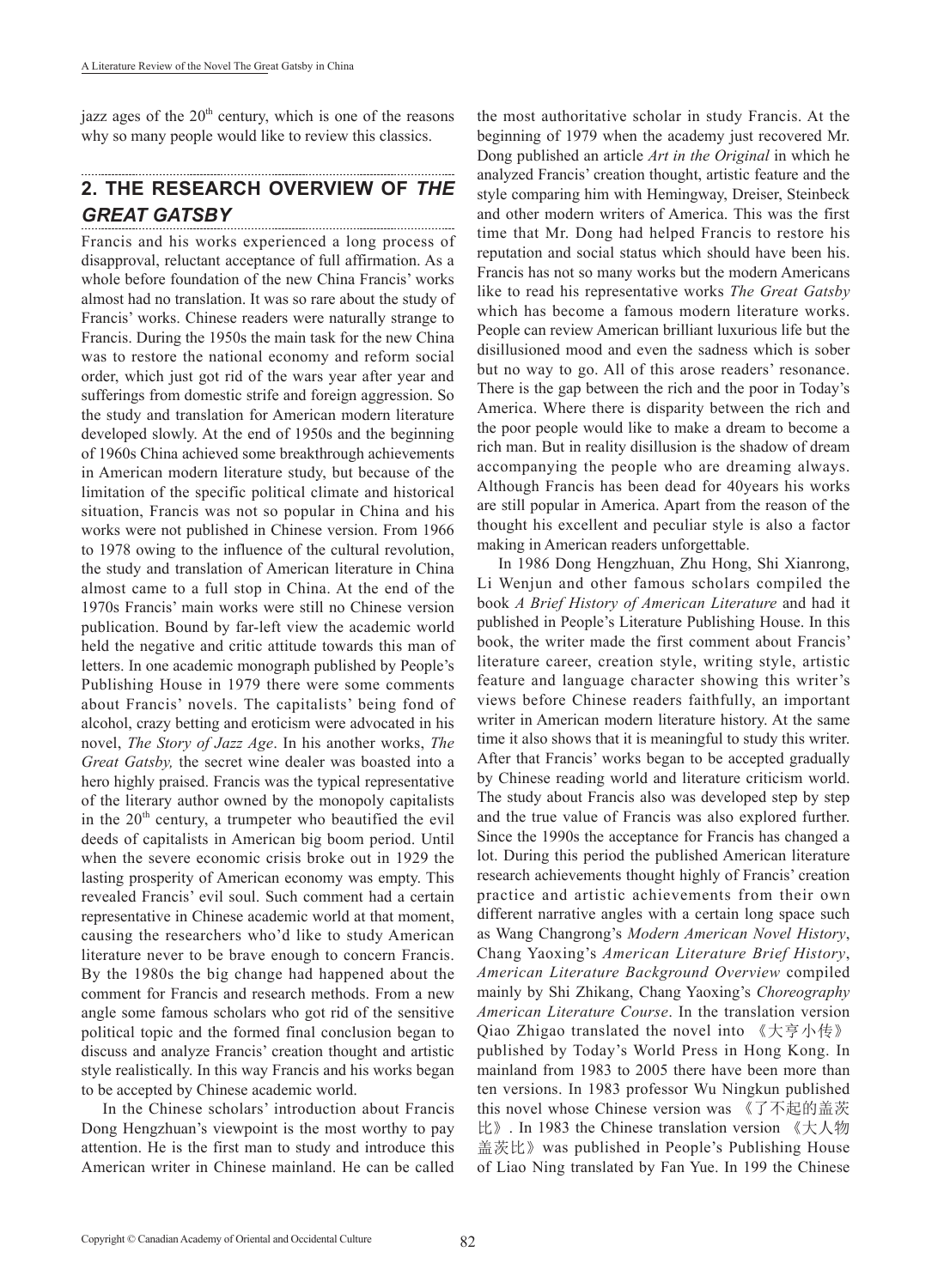translation version 《了不起的盖茨比》was published by Bei Yue Publishing House translated by Wang Jinghua. In 1996 the Chinese translation version《了不起的盖茨 比》was published by Foreign Language Teaching and Research Press translated by Wang Xiaomei. In 1996 the Chinese translation version 《长岛春梦》was published by Bei Jing Kyushu Book Publishing House translated by Wu Ningkun. In 1997 the Chinese translation version 《了 不起的盖茨比》was published by Liberation Army Art Press translated by Wu Ran. In 1997 the Chinese translation version《了不起的盖茨比》was published by Shang Hai Translation House translated by Wu Ningkun and other people. In 1999 the Chinese translation version《了不 起的盖茨比:夜色温柔》was published by Yilin Press translated by Wu Ningkun and Tang Jianqing. In 1999 the Chinese translation version《了不起的盖茨比: 简写本》 was published by Shanghai Translation Publishing House translated by Ningning. in 2001 the Chinese translation version《了不起的盖茨比 :夜色温柔》was published by Beijing Yanshan Publishing house translated by Jia Wenhao and Jia Wenyuan. In 2002 the Chinese translation version《了不起的盖茨比》was published by Xinjiang People's Publishing House translated by Wu Yu. In 2004 the Chinese translation version《了不起的盖茨比》was published by People's Literature Publishing House by Yao Naiqiang. In 2004 the Chinese translation version《了不 起的盖茨比》was published by Overseas Chinese Press translated by Chenghuang. In 2005 the Chinese translation version《了不起的盖茨比》was published by China Book Company translated by Tang Yongkuan, Wang Jinhua and Lujing. In 2005 the Chinese translation version《了 不起的盖茨比》was published by Foreign Language Teaching and Research Press. In addition a large number of Chinese—English contrasted books or annotation books were published in China. Such as 《灯绿梦渺》published by Shanghai Translation Publishing House in 1982 and noted by Zhou Dunren, 《了不起的盖茨比》published by China Translation and Publishing House in 1993 annotated by Pan Shaozhong. 《了不起的盖茨比》published by Foreign Language Teaching and Research Press annotated by Sun Jianhua. All of these translation versions and annotated versions fully show that Chinese readers are fond of this classics of Francis and they accept this novel. About the study of this novel " on a whole the study about Francis has not been complete and systematic, which is far from the further and elaborated study about Hemingway and the other American writers of the same times. The study is mainly developed from the following three aspects.

# **3. ABOUT THE MAIN TOPIC OF THE DISILLUSION OF AMERICAN DREAM**

The translators of this novel and the annotators of the annotation versions analyzed and commented the main topic in the preface part, in the introduction of the writer and even in the translation postscript part. Just as Professor Wu Ningkun pointed that Francis was not a historian who was on looking, but he was indulged in the pursuing of booze in the Jazz Times completely emerging himself to his own works. Just because of that reason he could vividly reappear the social feature, flavor of life and emotional rhythm of that age. The most important thing is that he was able to look on coldly and appreciated disappointments with the lights on and people scattering after wine waking up when he was immersed in it. He measured everything with the severe moral standards and expressed the sadness of the lost generation of the postwar for the disillusion of American Dream. That is to say *The Great Gatsby* is an elegy of Jazz Times, an American tragedy same with Dreiser's representative works. Some compilers of the literary history also made comment on the Francis' derivative works. For example, in 1986 the Overview and Selected Reading of Contemporary American History edited by Qin Xiaomeng commented *The Great Gatsby* as an endless elegy for American Dream and Jazz Times. The Choreography American Literature Course compiled chiefly by Chang Yaoxin said, " he equated his own experience with the experience of America instinctively, reflecting the pulse of times and appearance by chance when in depicting himself. When reading his story intensively, a basic format can be found: there was always dreams in the beginning and struggle followed, but in the end all were disappointment and despair which were the style of modern American life.

There are a great many thesis papers of the disillusion of American Dream published in the domestic academic journals. For example *The Explanatory Translation of American Dream* written by Wang Ping and Wang Weiping dwelled on the emerging developing and evolving of American Dream revealing American Dream illusory. *The Great Gatsby: Inheritance and Transcending of American Dream* written by Chen Zhiyun analyzed the disillusion of American Dream pursued by Gatsby pointing out that American Dream was idealized and materialistic while the realization of the transcending was by the means of hardship and death. Mao Yanan's *The Broken American Dream—the Cultural Interpretation of The Great Gatsby* interpreted the reasons for the origin, evolution and disillusion of American Dream from the angle of culture. The novel made people realize that Gatsby's failure was not only his own failure but also the failure of life goal and its value shown by American culture. Du Zhongxiu's Disillusion of American Dream--- A Brief Analysis of Symbolism in *The Great Gatsby* analyzed the essence and disillusion of American Dream through the symbolism in the novel pointing that the ideal based on the materialism was only the weapon of selfdestruction. Zhang Lilong's *American Dream's Evolution and Disillusion—An Analysis of The Great Gatsby* gave a historical review of the evolution of American Dream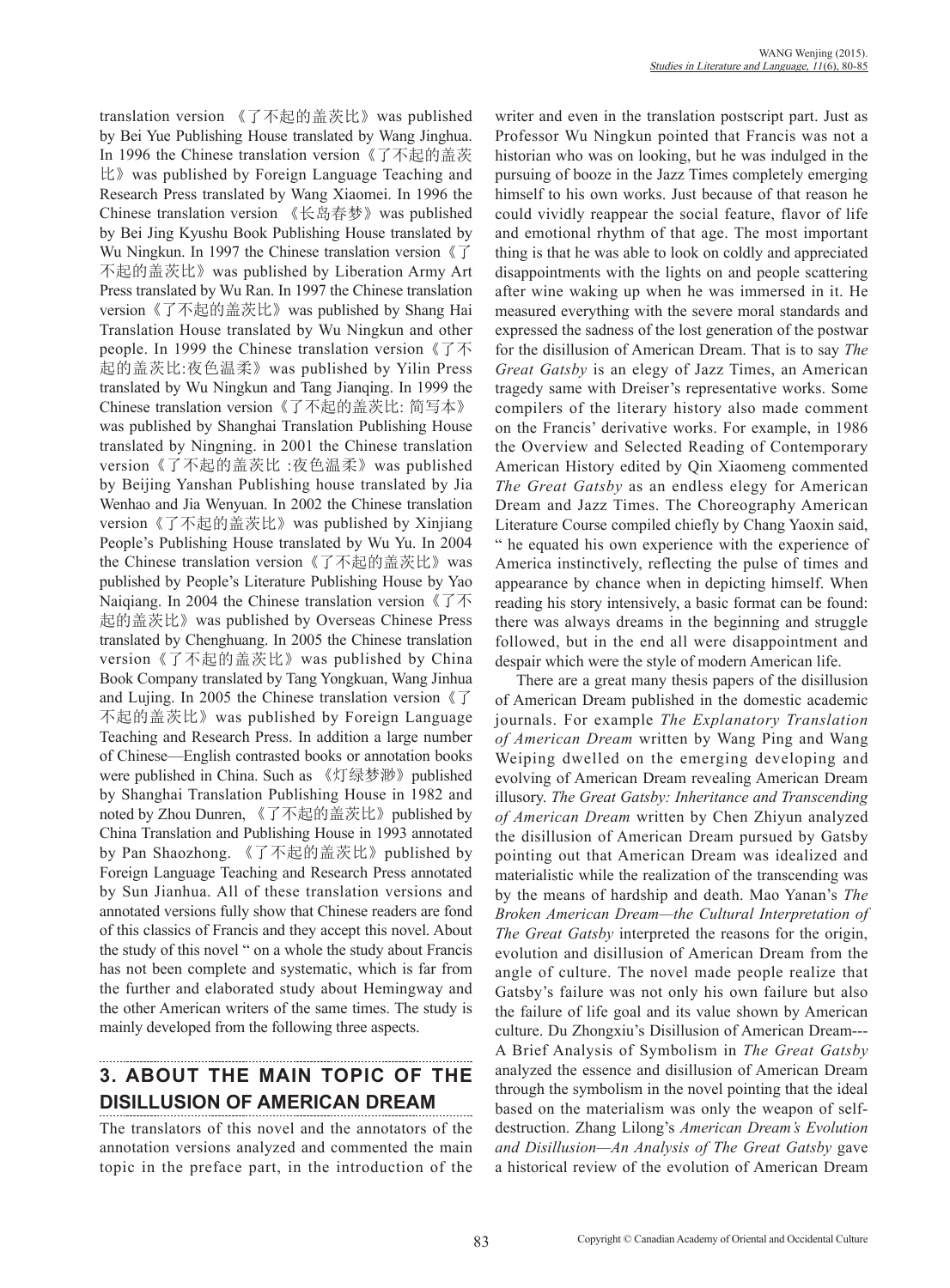analyzing the disillusion of American Dream caused by the contradiction between ideal and reality. At last in this paper it was pointed that American Dream was an indispensable ideal, a part of American culture. *The Disillusion of American Dream*—*the Interpretation about Francis' The Great Gatsby* written by Zhen Chenggong and *On the Necessity of Gatsby's Tragedy*  written by Zhou Xinping discussed the necessary factors causing Gatsby's dream broken and his death from the essence of Gatsby's dream, character and other social reasons. Meanwhile there are also studies about the disillusion of American Dream in some masters' and doctors' papers. Such as Zhou Jianping's thesis paper *the Prototype Interpretation of The Great Gatsby* , Yu Chunrong's master thesis paper *A Castle in the Air—the Root of Gatsby's Dream Disillusion,* Liu Lingjing's thesis paper *On Francis' American Dream Disillusion from the Angle of Consumer Culture,* Sun Jianping's thesis paper *American Dream's Disillusion—Rereading Francis' The Great Gatsby,* Wang Zhongjian's thesis paper *Nothing to Pursue—About Francis' The Great Gatsby* and so on. All these papers analyzed the history transition from the historical angle. Combined with the truth of that time it was pointed that at the beginning of the  $20<sup>th</sup>$  century American Dream had been degenerated and went bad becoming illusory and drawing the conclusion that American Dream went broken at the same time Gatsby's tragedy doomed. The paper *American Dream Disillusion Lost in Jazz Age—A Comment on The Great Gatsby and Tender is The Night* written by Hua Suyang comparing Francis' two different novels which reflected the topic of American Dream. Yang Cuiping's thesis paper is *the Necessity of American Dream Disillusion from the Death of Eden Gatsby and Sharman,* in the paper the topic is about the different protagonists' American Dream and writers compared these protagonists' destiny exploring the disillusion history of American Dream.

### **4. ABOUT THE STUDY OF NARRATIVE STRATEGIES**

Such kinds of thesis papers were published in the domestic journals like Cheng Aiming's article *A Simple Comment on Narrative Art of The Great Gatsby.* The writer fully analyzed the narrative techniques and the particular art effect employed in this novel from the angle of narratology. Cheng Aiming thinks that from the angle of narrative the narrator Nick's story seemed the main thread running through the whole novel appearing and disappearing from time to time from beginning till ending while Gatsby's story was only a part of Nick's one. But from the content of the story and the main point Gatsby's story was in fact the main body of the novel. Therefore the main narrative clue of the novel is only a background and a stage, but in fact a play about

Gatsby. This kind of narrative style and the art effect are quite expertly planned. " This works is not only limited in the single perspective. According to the need of the story plot the novel changes the narrators and narrative perspectives constantly. Sometimes the means of transformed narrative perspectives are used making the narrative developed in a diversified way. Different aspects are united together as if the different lens were changing forming a picture to reflect Gatsby's story." He still thinks that the success of Francis lies in his creation of the character Nick who is half in the story and half outside the story taking advantage of the special position of this person to put the writer's two different viewpoints together into the novel *The Great Gatsby* which is different from the traditional function of the firstperson and the third-person narration having a special art effect. Cheng Aiming's thesis paper which is rather profound and academic, is the representative works of this kind of study articles. The other thesis papers analyzed the narrative structures of the novel from the narrative manners and narrative levels, narrative time, narrative space structure, like Bu Bei's paper *The Narrative Structure and Function of The Great Gatsby.* In the article the writer thinks that the well-arranged structure of the novel shows the perfect combination of the form and content of this works, a rare specimen of good writing in the narrative novels. This novel builds the text from the different narrative levels showing the whole story full of skills. In the arrangement of narrative time this novel follows the cycle of seasons and at the same time adjusts the speed and order of time with the characteristic of non-liner development about the modern novels. In addition, the "east part" and the "west part" in the space of the novel, "East Egg" and "West Egg", "New York" and "Ash Heap" all these contrasting structures surpass the metaphor of the geographical significance, revealing the deepening the topic.

Meanwhile some domestic and foreign monographs also concern the study of the narrative strategies on this novel. For example in Booth's book ,*The Rhetoric of Fiction* , there are many chapters touching upon the study of the narrative strategies about *The Great Gatsby* such as in Chapter Six about onlookers and narrating spokesman; in Chapter Seven *The Use of Reliable Argument* certain about the successful use of flashback. In *Narrative as Rhetoric: Technique , Reader, Ethic, Ideology* written by Phelan James Chapter Five Reviewing Reliability: Nick Carraway's multifunctions gave a reliable survey, analyzing the multi-narrative methods and fewer narrative methods adopted by Nick which affirms the important role played by Nick about the multi-functions on the narrative logic. In Shen Dan's article *the Study of Narrative and Stylistics* Chapter Nine *the Classification, nature and function of Different Narrative Perspectives* narrates the narrative perspectives based on the novel